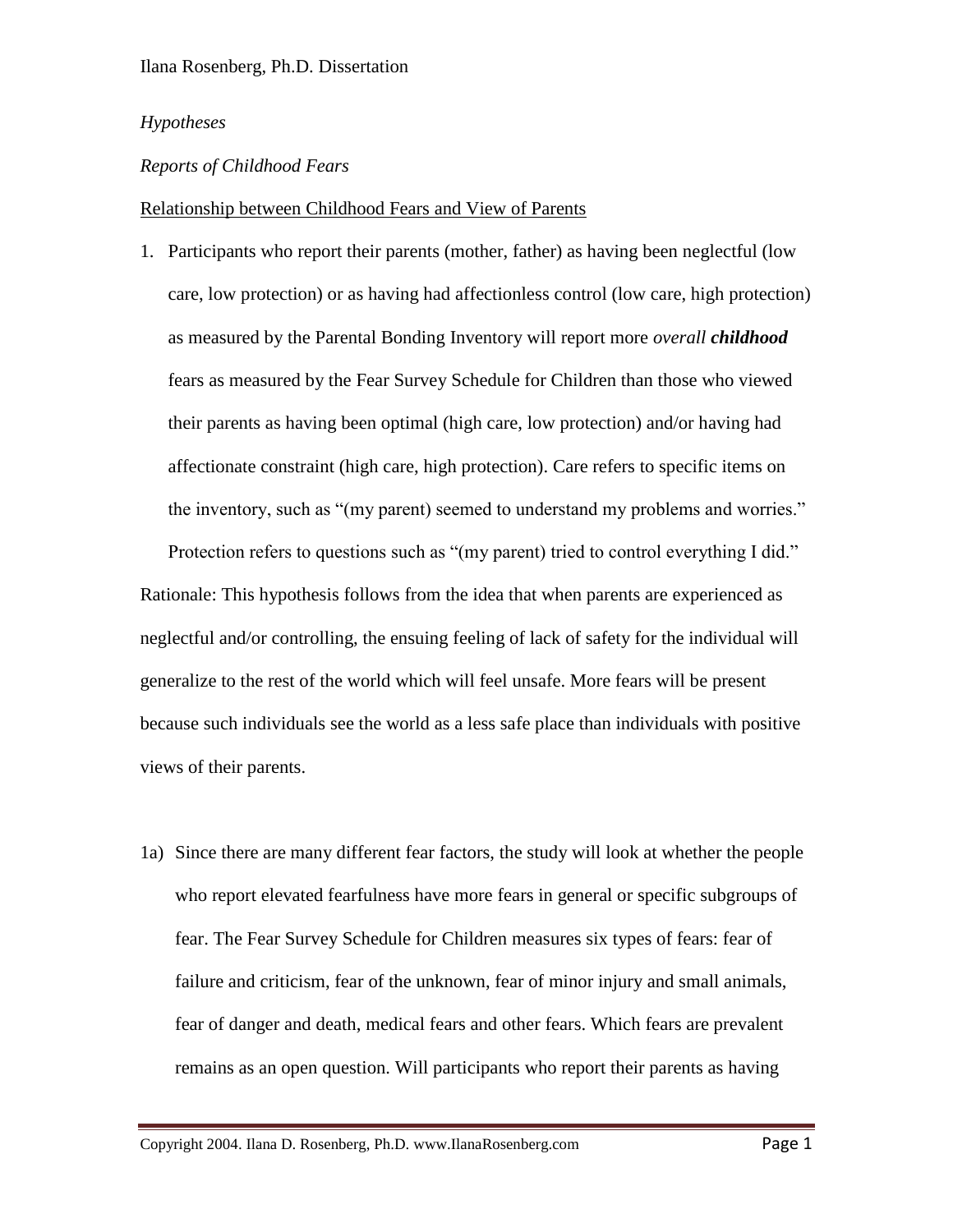been neglectful or controlling and uncaring as measured by the Parental Bonding Inventory report *specific childhood* fears as measured by the Fear Survey Schedule for Children more often than other fears? Will that group report those fears more often than participants with memories of views of their parents as warm and accepting as measured by the Parental Bonding Inventory?

# Attachment Style

# Bartholomew Relationship Questionnaire (Adult Attachment):

2. Participants with insecure attachment of the fearful and preoccupied styles as measured by the Relationship Questionnaire, will report more *overall childhood* fears as measured by the Fear Survey Schedule for Children than individuals with insecure attachment of the dismissing style or secure attachment styles as measured by the Relationship Questionnaire.

Rationale: Individuals who are insecurely attached in the fearful and preoccupied subtypes will have the most fears because they live in a fearful world that is full of the fear of abandonment. Those who are insecurely attached in the dismissing sub-type are denying their lack of security and fearfulness about the world being an unsafe place and will therefore report the least amount of fears. Individuals who are securely attached will have a low amount of fears, since they are not defensively denying fearfulness and also are not overwhelmed by fearfulness.

2a) Since there are many different fear factors, the study will look at whether the people who report more fear have more fears in general or specific subgroups of fear. The

Copyright 2004. Ilana D. Rosenberg, Ph.D. www.IlanaRosenberg.com Page 2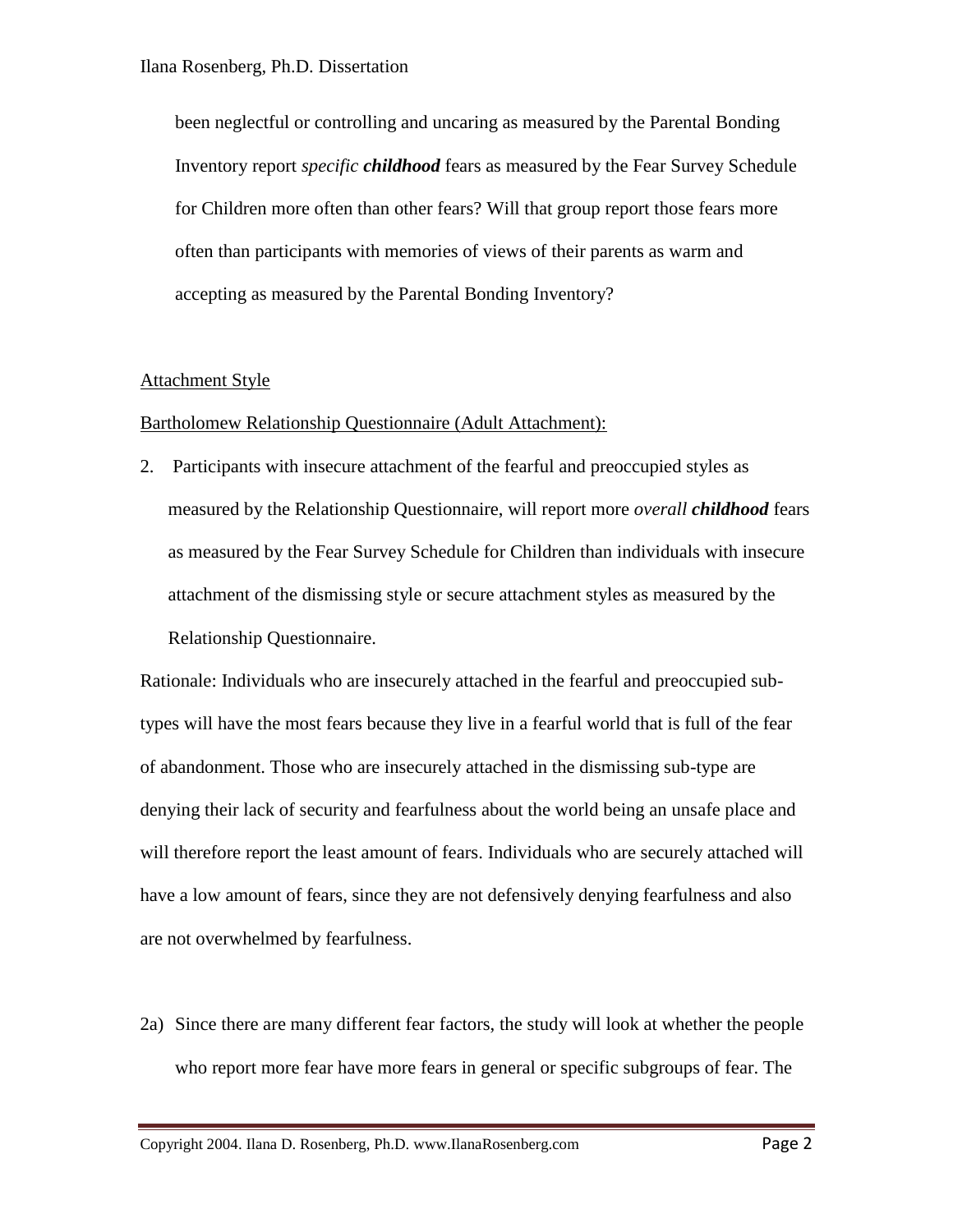Fear Survey Schedule for Children measures six types of fears: fear of failure and criticism, fear of the unknown, fear of minor injury and small animals, fear of danger and death, medical fears and other fears. Which fears are prevalent remains as an open question. Will individuals with insecure attachment styles as measured by the Relationship Questionnaire report *specific childhood* fears as measured by the Fear Survey Schedule for Children more often than other fears? Will that group report those fears more often than individuals with a more secure attachment style?

#### Sperling Attachment Style Inventory (Childhood Attachment):

3. Participants with insecure attachment of the hostile or ambivalent subtypes to their mother and/or father in childhood as reported on the Attachment Style Inventory will report more *overall childhood* fears as measured by the Fear Survey Schedule for Children than those with secure attachment or avoidant attachment to their mother and/or father as reported on the Attachment Style Inventory.

Rationale: Individuals with hostile or ambivalent attachment will have the most fears because they live in a fearful world that is full of the fear of abandonment. Individuals with avoidant attachment tend to deny their lack of security and fearfulness about the world being an unsafe place and will therefore report the least amount of fears. Individuals who are securely attached will have a low amount of fearfulness, since they are not defensively denying fears and also are not overwhelmed by fearfulness.

3a) Since there are many different fear factors, the study will look at whether the people who report more fear have more fears in general or specific subgroups of fear. The

Copyright 2004. Ilana D. Rosenberg, Ph.D. www.IlanaRosenberg.com Page 3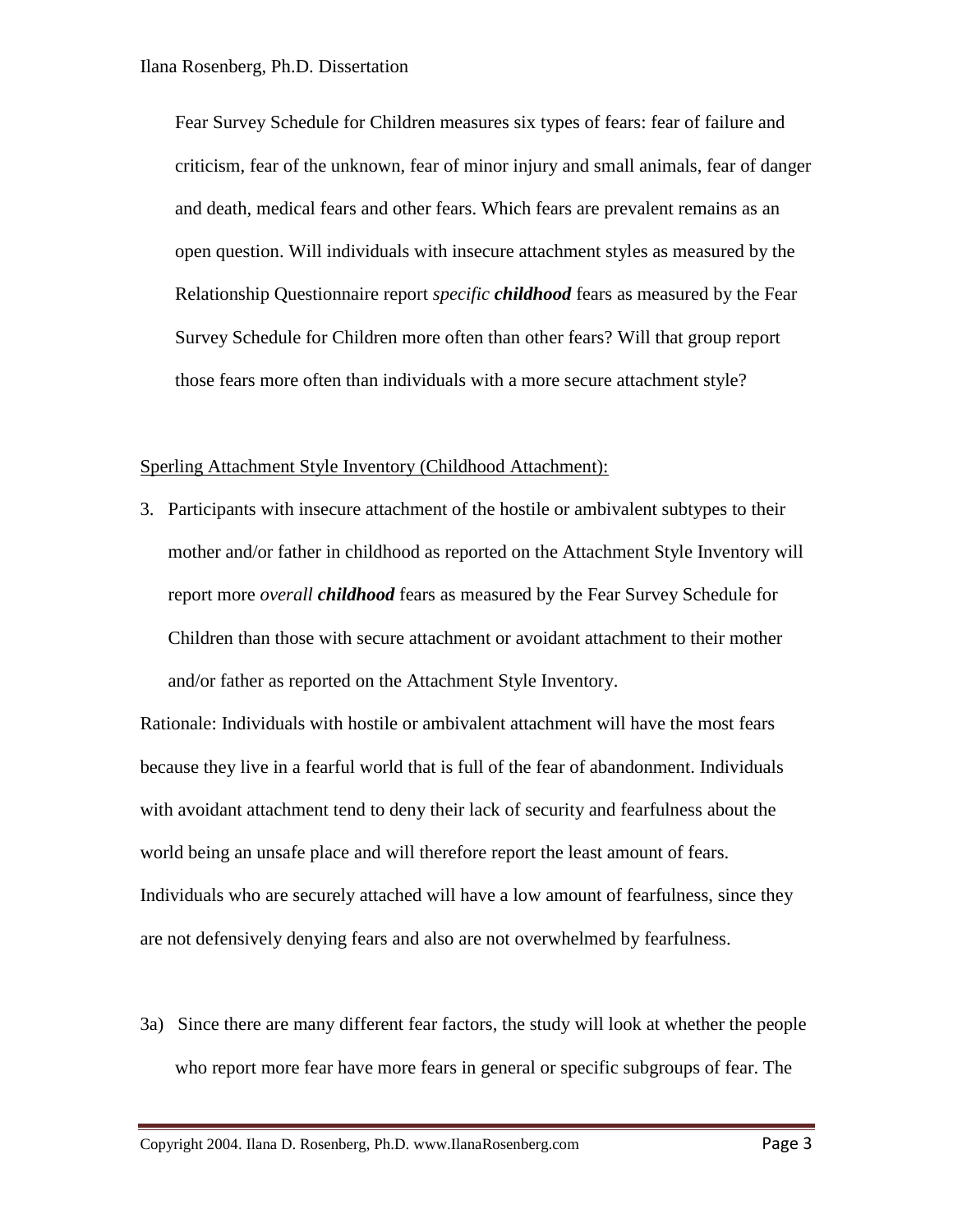Fear Survey Schedule for Children measures six types of fears: fear of failure and criticism, fear of the unknown, fear of minor injury and small animals, fear of danger and death, medical fears and other fears. Which fears are prevalent remains as an open question. Will participants with insecure attachment styles to the mother and/or father as measured by the Attachment Style Inventory report *specific childhood* fears as measured by the Fear Survey Schedule for Children more often than other fears? Will that group report those fears more often than participants with a secure attachment style as measured by the Attachment Style Inventory?

### *Reports of Current Adulthood Fears*

### Relationship between Adult Fears and View of Parents

4. Participants who report their parents (mother, father) as neglectful (low care, low protection) or as having had affectionless control (low care, high protection) as measured by the Parental Bonding Inventory will report more *current overall* fears than participants with childhood views of their parents as having been optimal (high care, low protection) and/or having had affectionate constraint (high care, high protection). Care refers to specific items on the inventory, such as "(my parent) seemed to understand my problems and worries." Protection refers to questions such as "(my parent) tried to control everything I did."

Rationale: This hypothesis follows from the idea that when parents are experienced as neglectful and controlling, the ensuing feeling of lack of safety will generalize to the rest of the world which will feel unsafe. Those individuals will have more fears because they see the world as a less safe place than individuals with positive views of their parents.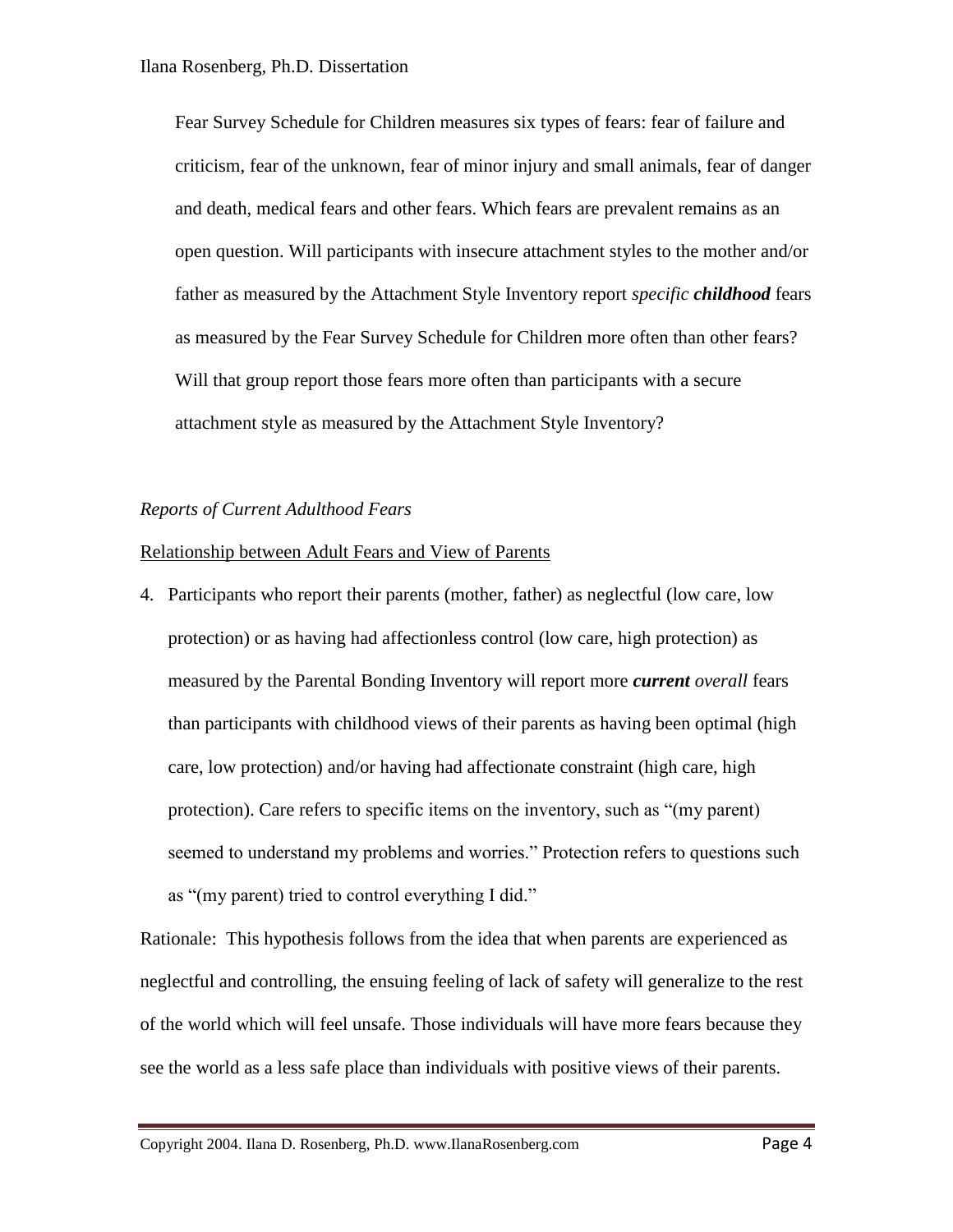#### Ilana Rosenberg, Ph.D. Dissertation

Participants who had such childhood views of their parents may continue to suffer from the same symptoms.

4a) Since there are many different types of fear, the study will look at whether the people who report more fearfulness have more fears in general or specific subgroups of fear. Which fears are prevalent remains as an open question. The Fear Survey Schedule measures several types of fears, such as spooky phenomena, being maltreated, authority and being socially unacceptable. Will participants who report their parents as neglectful or controlling and uncaring as measured by the Parental Bonding Inventory report *specific current* fears as measured by the Fear Survey Schedule more often than other fears? Will that group report those fears more often than participants with memories of positive views of their parents as measured by the Parental Bonding Inventory?

# Attachment Styles

# Bartholomew Relationship Questionnaire (Adulthood Attachment):

5. Participants with specifically insecure attachment of the fearful and preoccupied subtypes as measured by the Relationship Questionnaire, will report more *overall current* fears as measured by the Fear Survey Schedule than those with insecure attachment of the dismissing sub-type or secure attachment as measured by the Relationship Questionnaire.

Rationale: Participants who are insecurely attached in the fearful and preoccupied subtypes will have the most fears because they live in a fearful world that is full of the fear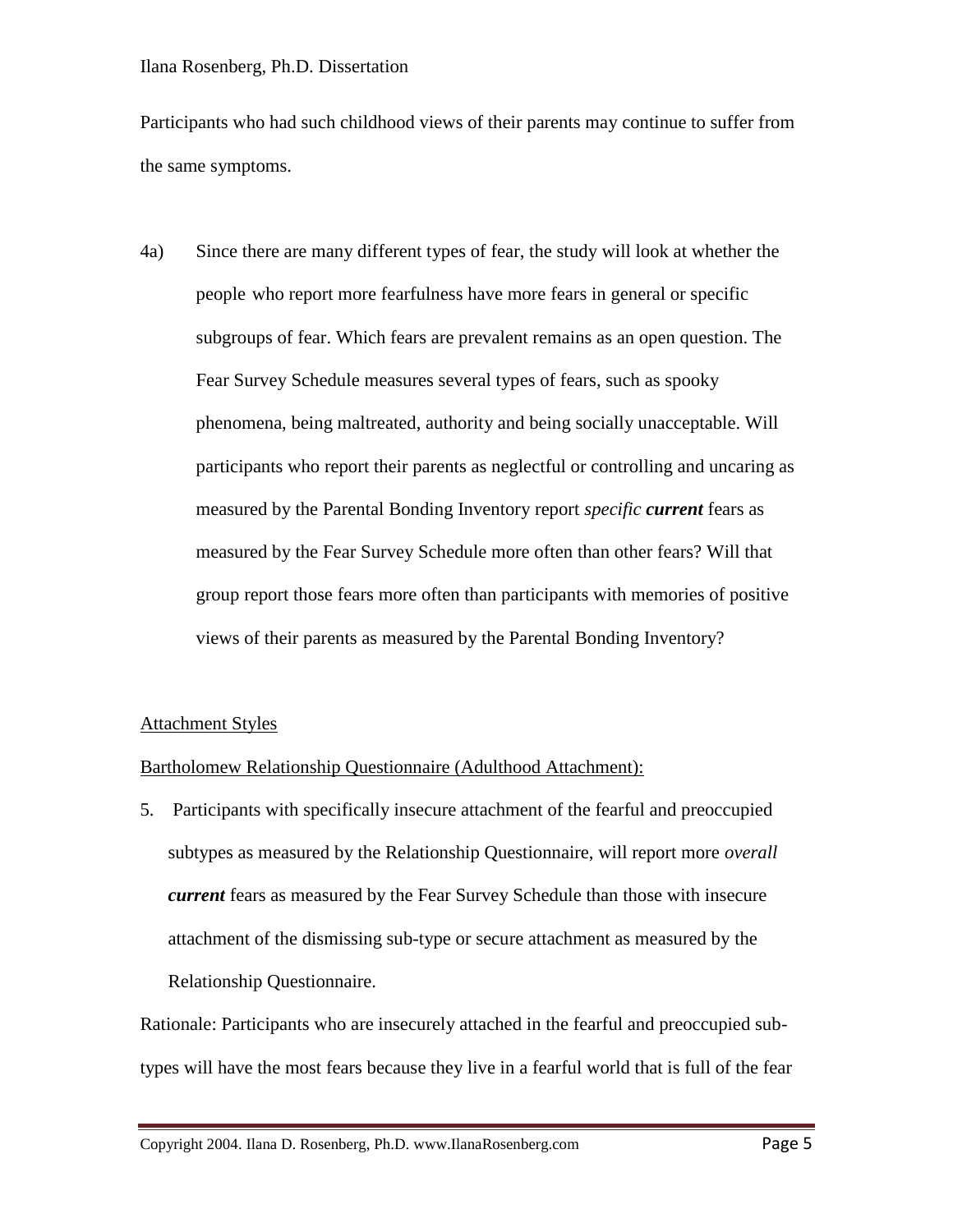of abandonment. Participants who are insecurely attached in the dismissing sub-type are denying their lack of security and fears about the world being an unsafe place and will therefore report the least amount of fears. Participants who are securely attached will have a low amount of fears, since they are not defensively denying fears and also are not overwhelmed by fear.

5a) Since there are many different fear factors, the study will look at whether the people who report more fearfulness have more fears in general or specific subgroups of fear. The Fear Survey Schedule measures several types of fears, such as spooky phenomena, being maltreated, authority and being socially unacceptable. Which fears are prevalent remains as an open question. Will participants with insecure attachment styles as measured by the Relationship Questionnaire report *specific current* fears as measured by the Fear Survey Schedule more often than other fears? Will that group report those fears more often than participants with a secure attachment style as measured by the Relationship Questionnaire?

#### Sperling Attachment Style Inventory

6. Participants with insecure attachment of the hostile or resistant ambivalent subtypes to their mother and/or father in childhood as reported on the Attachment Style Inventory will have more *overall current* fears as measured by the Fear Survey Schedule than those with secure attachment or avoidant attachment to their mother and/or father as reported on the Attachment Style Inventory.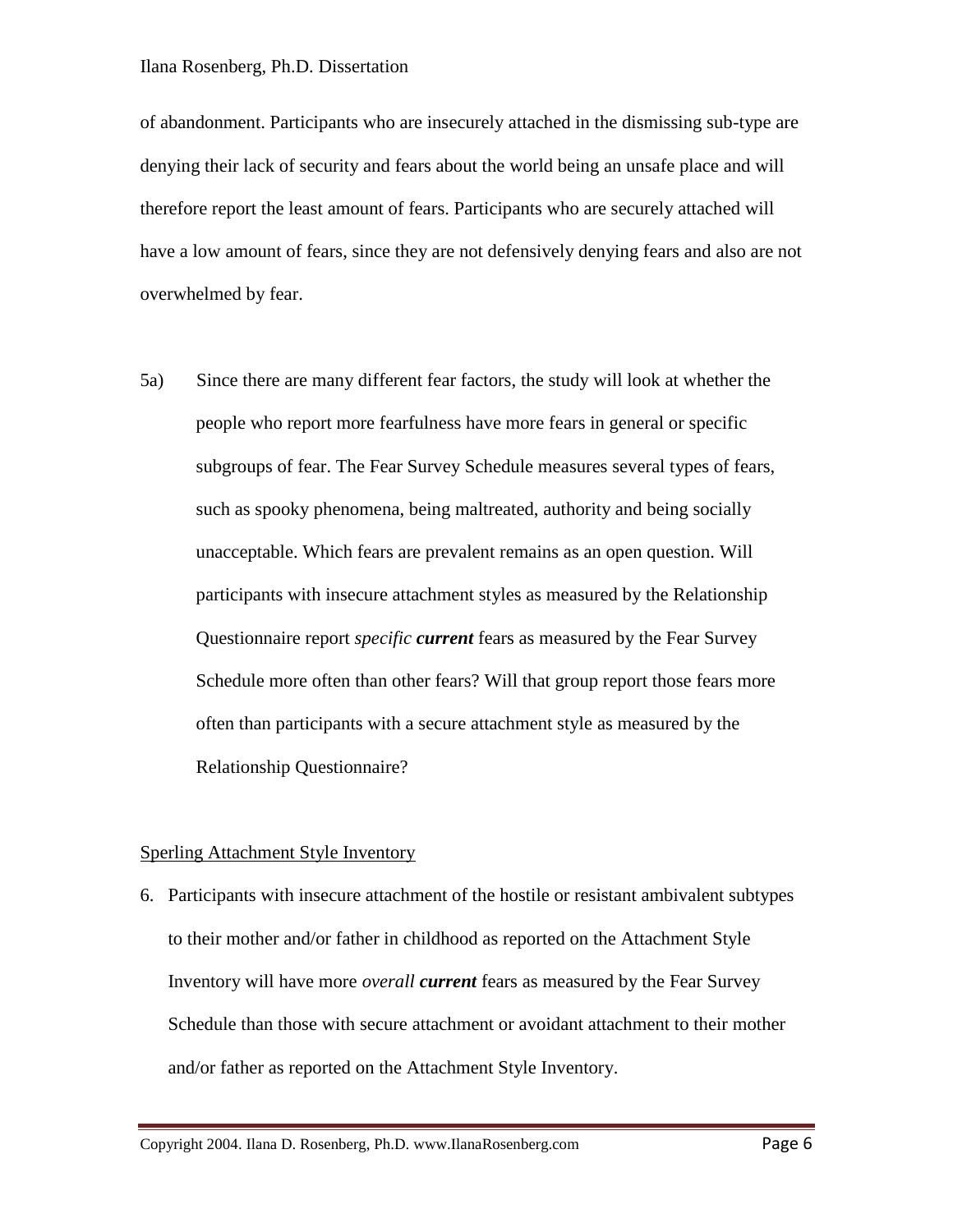#### Ilana Rosenberg, Ph.D. Dissertation

Rationale: Individuals with hostile or ambivalent attachment will have the most fears because they live in a fearful world that is full of the fear of abandonment. Individuals with avoidant attachment tend to deny their lack of security and fears about the world being an unsafe place and will therefore report the least amount of fears. Individuals who are securely attached will have a low amount of fears, since they are not defensively denying fears and also are not overwhelmed by fear.

6a) Since there are many different fear factors, the study will look at whether the people who report more fearfulness have more fears in general or specific subgroups of fear. The Fear Survey Schedule measures several types of fears, such as spooky phenomena, being maltreated, authority and being socially unacceptable. Which fears are prevalent remains as an open question. Will participants with insecure attachment styles to the mother and/or father as measured by the Attachment Style Inventory report *specific current* fears as measured by the Fear Survey Schedule more often than other fears? Will that group report those fears more often than participants with a secure attachment style as measured by the Attachment Style Inventory?

Although the same predictions are made for current attachment style as childhood attachment style, the study will investigate whether attachment to the parent or attachment to current attachment figures is more predictive of current and childhood fears. Ideally, the study will find a stronger relationship between reported childhood attachment style to mother and father and childhood fears and between current